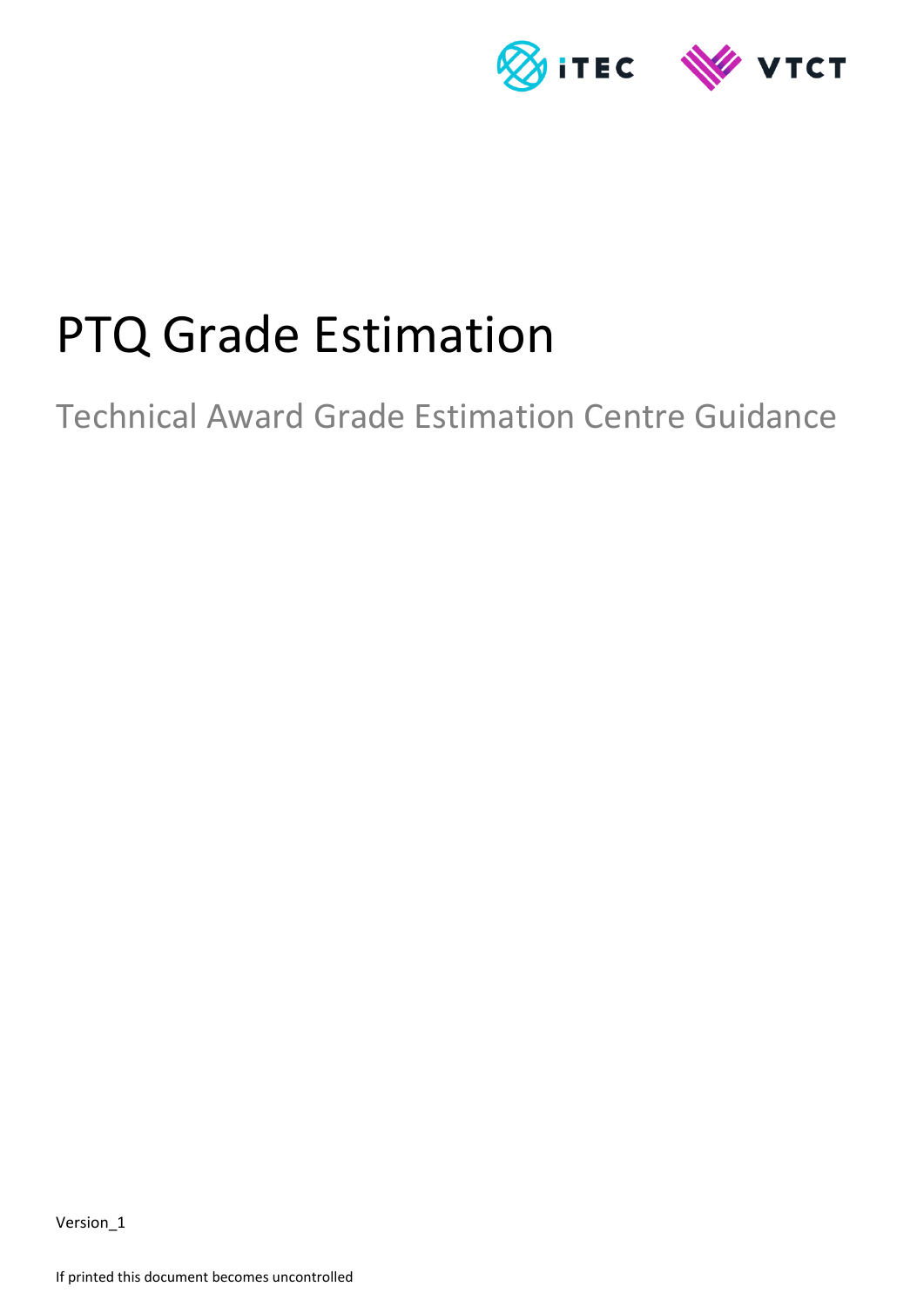

## **Contents**

| 1.  |       |  |  |  |  |
|-----|-------|--|--|--|--|
| 2.  |       |  |  |  |  |
| 3.  |       |  |  |  |  |
| 4.  |       |  |  |  |  |
| 5.  |       |  |  |  |  |
| 6.  |       |  |  |  |  |
|     | 6.1.  |  |  |  |  |
|     | 6.2.  |  |  |  |  |
|     | 6.3.  |  |  |  |  |
| 7.  |       |  |  |  |  |
|     | 7.1.  |  |  |  |  |
|     | 7.2.  |  |  |  |  |
|     | 7.3.  |  |  |  |  |
|     | 7.4.  |  |  |  |  |
|     | 7.5.  |  |  |  |  |
|     | 7.6.  |  |  |  |  |
|     | 7.7.  |  |  |  |  |
|     | 7.8.  |  |  |  |  |
|     | 7.9.  |  |  |  |  |
|     | 7.10. |  |  |  |  |
| 8.  |       |  |  |  |  |
| 9.  |       |  |  |  |  |
|     | 9.1.  |  |  |  |  |
|     | 9.2.  |  |  |  |  |
| 10. |       |  |  |  |  |
| 11. |       |  |  |  |  |
| 12. |       |  |  |  |  |
| 13. |       |  |  |  |  |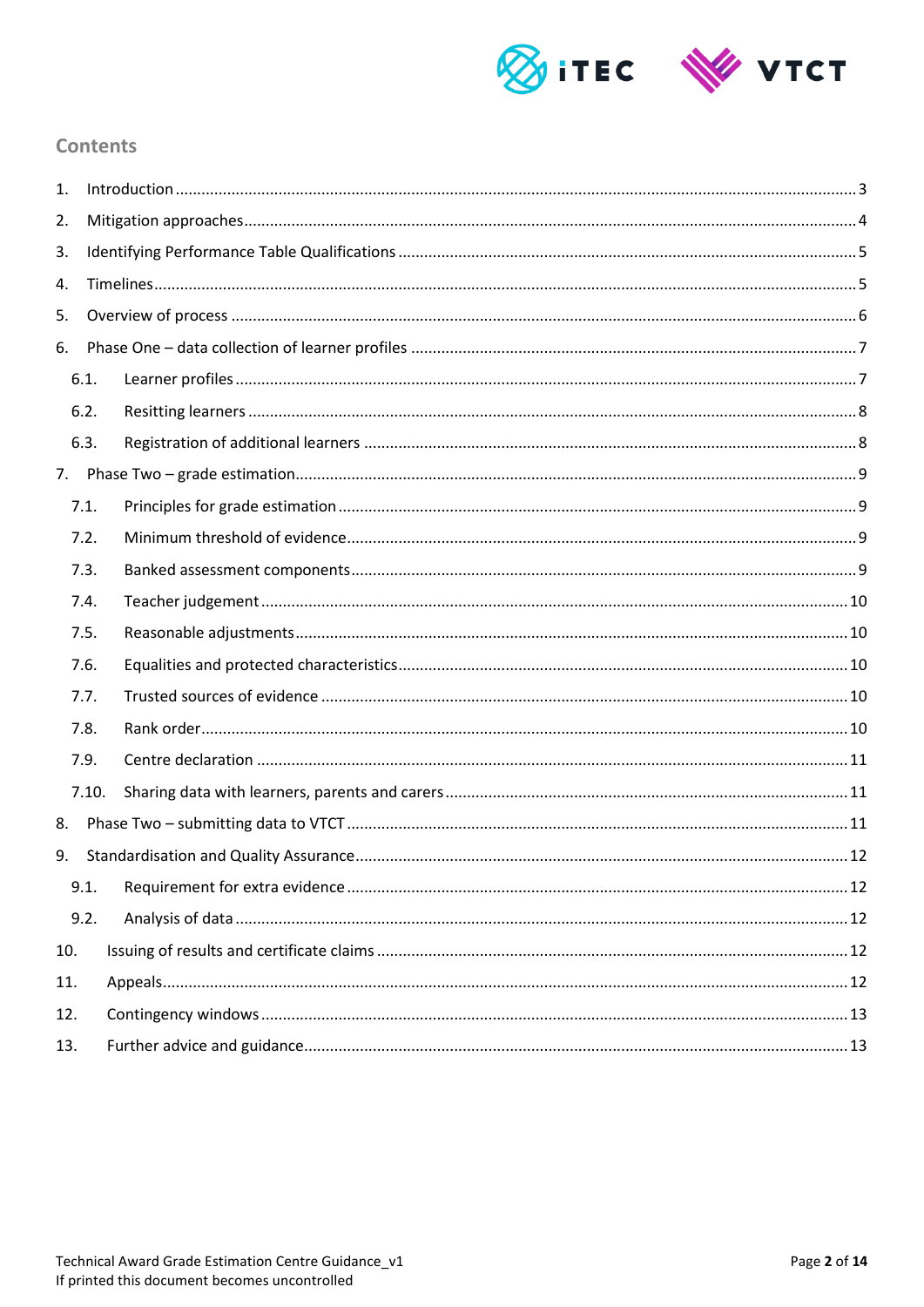

# <span id="page-2-0"></span>**1. Introduction**

In a few short weeks, life and the educational landscape have been completely changed by Covid-19. VTCT understands completely the difficulties and disruption this has caused to you, your learners and your staff. We want to ensure that we are doing everything we can to support you and your learners through this time.

Our website [www.vtct.org.uk](http://www.vtct.org.uk/) contains information and guidance aligned with the latest UK Government, Regulatory and World Health Organisation (WHO) official advice.

On 9th April 2020, Ofqual recognised the complexity of the landscape for vocational and technical qualifications and stated a single approach is not appropriate. Ofqual proposed a new "extraordinary regulatory framework" to let awarding organisations deliver results "using approaches that would not be allowed in ordinary circumstances". It will be based on "key principles", Ofqual, April 2020) and requires awarding organisations to:

- Issue results to as many learners as possible
- Ensure that each result issued is sufficiently reliable and valid
- Maintain standards, as far as possible, within the same qualification in line with previous years
- Maintain standards, as far as possible, across similar VTCT qualifications and other similar qualifications made available by other awarding organisations

The framework covers vocational and technical qualifications and any general qualifications, which are not covered by the Government's separate plan for GCSEs and A-levels. The learners in scope for the framework are those due to receive results between March and the end of July 2020.

Guidance has been published by Ofqual for all qualifications to be awarded and graded in summer 2020. For more information in regards to Ofqual guidelines please follow the link: [https://www.gov.uk/government/organisations/ofqual.](https://www.gov.uk/government/organisations/ofqual)

Awarding organisations were required by Ofqual to categorise their qualifications according to their purpose.

The range of qualifications in scope includes:

- Qualifications from Entry level to level 6
- Those approved for public funding and delivery, irrespective of the age of the learner
- Those qualifications which are not A Levels, AS levels, GCSEs, EPAs and AEA
- Functional skills legacy qualification end date has been extended until December 2020

The purpose of the qualifications would then influence the mitigation approach that would be implemented. The three categories of qualification are:

- Qualifications where the primary focus is progression to HE/FE
- Qualifications where there is a dual-mixed purpose (progression and licence to practise)
- Qualifications where their primary use is licence to practise or occupational competency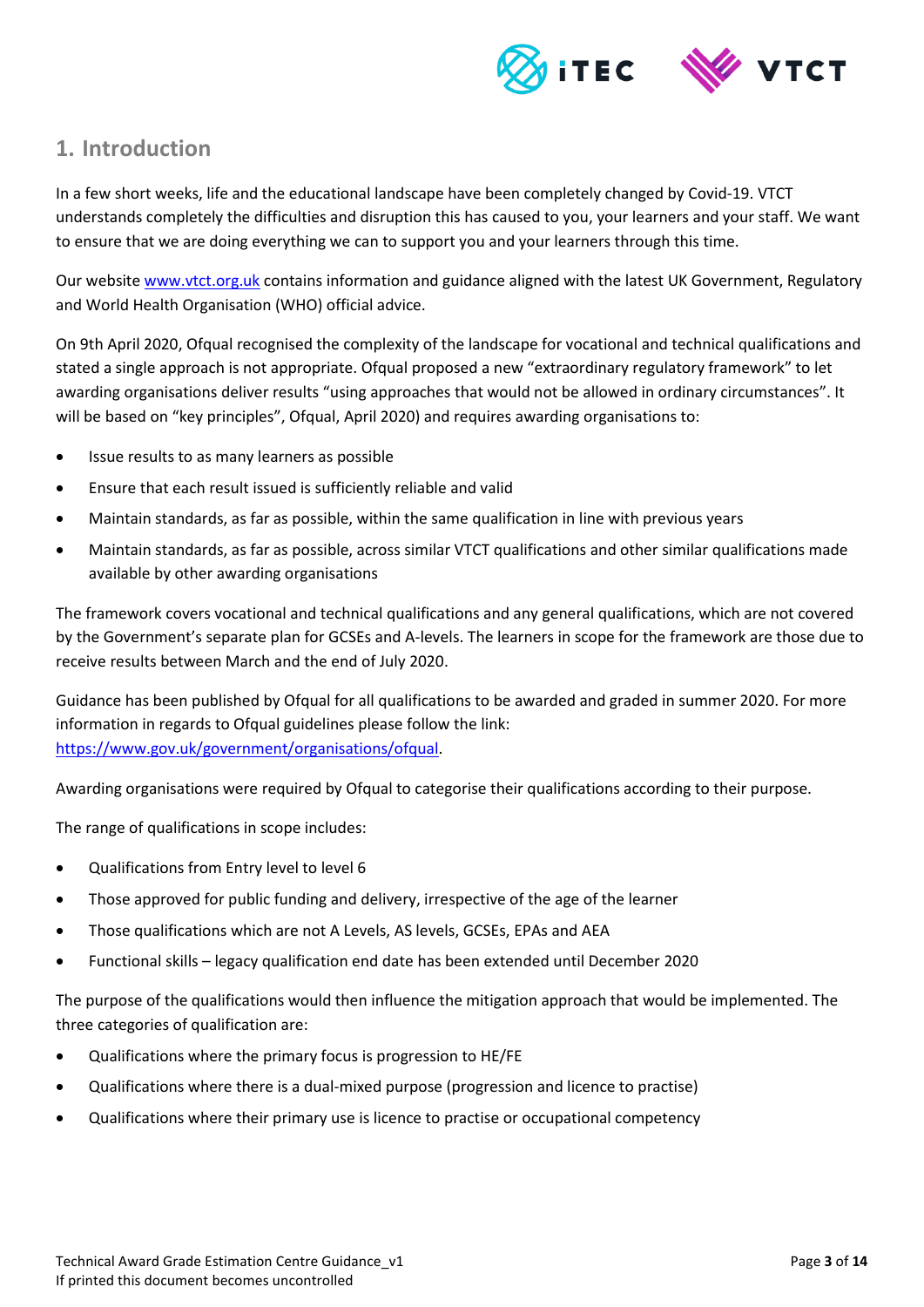

# <span id="page-3-0"></span>**2. Mitigation approaches**

VTCT has been working closely with our regulators, to ensure the most appropriate way forward is in place for learners to progress with their vocational and technical qualifications. VTCT has been working through each of the qualifications in our portfolio and aligning them to a mitigation approach. The approach to awarding will depend on the qualification's primary purpose. See figure 1 below.

#### **Figure 1**



Awarding organisations were instructed by Ofqual to select a mitigation approach based on the following principles:

#### **Qualifications where the primary focus is progression to HE/FE**

For qualifications used for progression to further or higher education, it is government policy that, as far as possible, qualifications in this category should be treated in the same way as GCSEs, AS and A levels, with learners receiving a calculated result.

#### **Qualifications where there is a dual-mixed purpose (progression and licence to practise)**

For those qualifications with a mixed purpose, awarding organisations needed to consider the primary purpose of each of their qualifications. If it more closely aligns with the primary purpose of supporting progression to further or higher education, then the starting point would be a calculated result, in line with qualifications in the first category, with an adapted assessment potentially being made available where this is not possible. If the qualification is more closely aligned with signifying occupational competence, then the starting point should be the provision of adapted assessments. The postponement of assessments, leading to a delay to results, should be a last resort.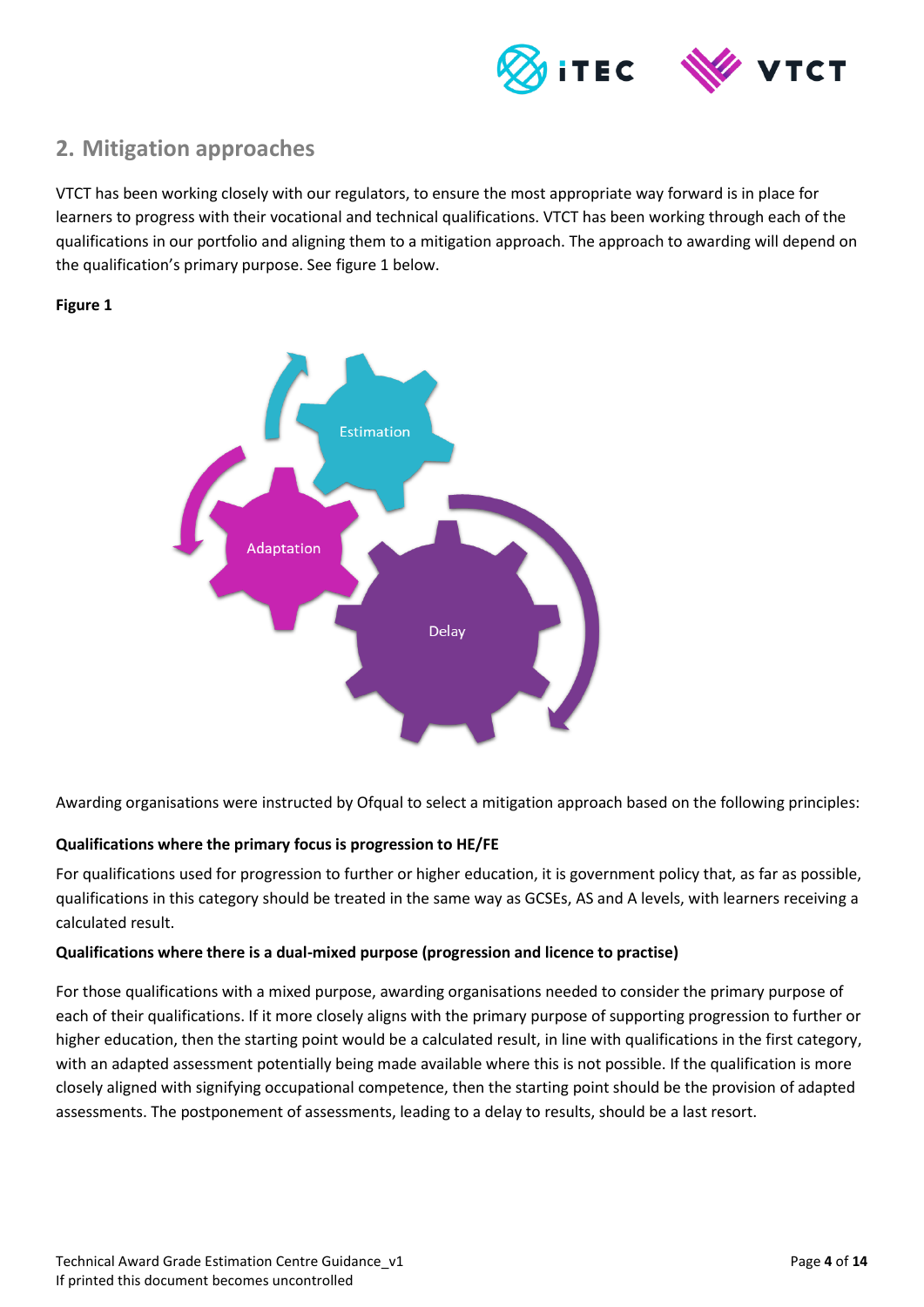

#### **Qualifications where their primary use is licence to practise or occupational competency**

For qualifications which are used to signal occupational competence, Ofqual recognises that it would not be suitable for learners to receive a calculated result. This is because it would not be clear that a learner possesses the skills required by the role to which the qualification relates, or does not meet the standards set by professional bodies or in regulations. This could have health and safety implications.

# <span id="page-4-0"></span>**3. Identifying Performance Table Qualifications**

VTCT has identified that our performance table qualifications (PTQ's) are appropriate for the estimation mitigation approach. This guidance document is specifically to support centres in estimating centre grades for the qualification indicated below:

| <b>Product code</b>    | <b>Qualification title</b>                                        |  |  |  |
|------------------------|-------------------------------------------------------------------|--|--|--|
| <b>Technical Award</b> |                                                                   |  |  |  |
| AM20530                | VTCT Level 2 Certificate in Hairdressing and Beauty Therapy (VRQ) |  |  |  |

VTCT's technical award is our GCSE equivalent qualification and is primarily delivered to 14-16 year olds.

## <span id="page-4-1"></span>**4. Timelines**

VTCT is committed to releasing learner results on the dates published in the key dates calendar for the Summer 2020 series. Collaboration between VTCT and our centres will be essential during this intense period of activity. It is critical that our centres meet the deadline dates that have been set to enable their learners to receive results and be certificated. It is important to ensure that accurate information is submitted throughout the process as failure to do this may cause unnecessary delays. It may be necessary for VTCT to contact centres during this process, please be alert and responsive to our communications.

| Date                 | <b>Action</b>                                                                               |
|----------------------|---------------------------------------------------------------------------------------------|
| 28.05.20             | Complete data collection phase 1                                                            |
| 20.05.20 to 12.06.20 | Window of grade estimation activity for centres                                             |
| w/c 01.06.20         | Mandatory engagement webinar for phase 2 grade estimation upload                            |
| 05.06.20             | Schedule learners for externally moderated/marked assessments                               |
| 12.06.20             | Deadline for uploading of centre grade estimations                                          |
| 23.06.20 to 06.07.20 | Standardisation and Quality Assurance process of externally moderated/marked<br>assessments |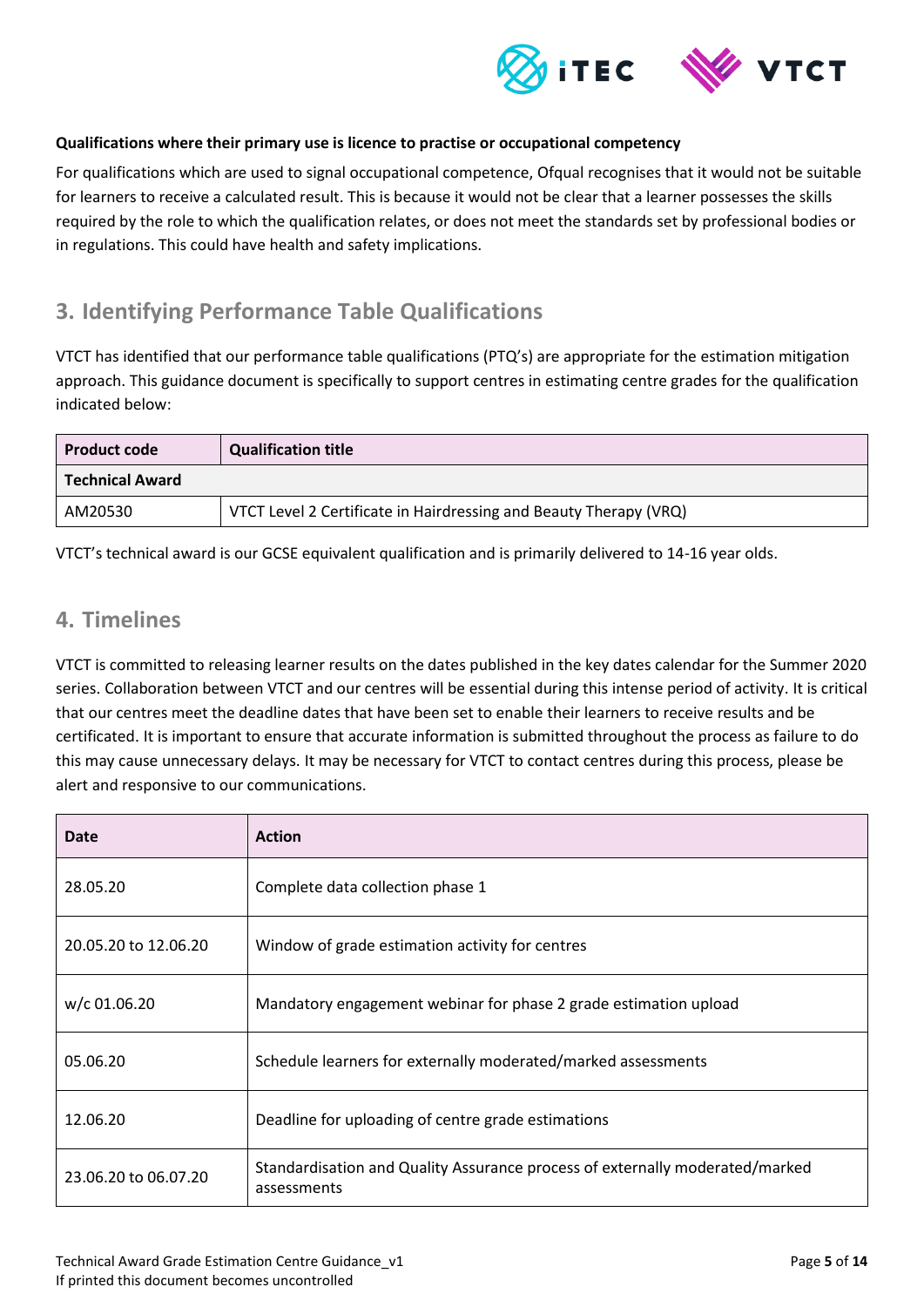

# **5. Overview of process**

<span id="page-5-0"></span>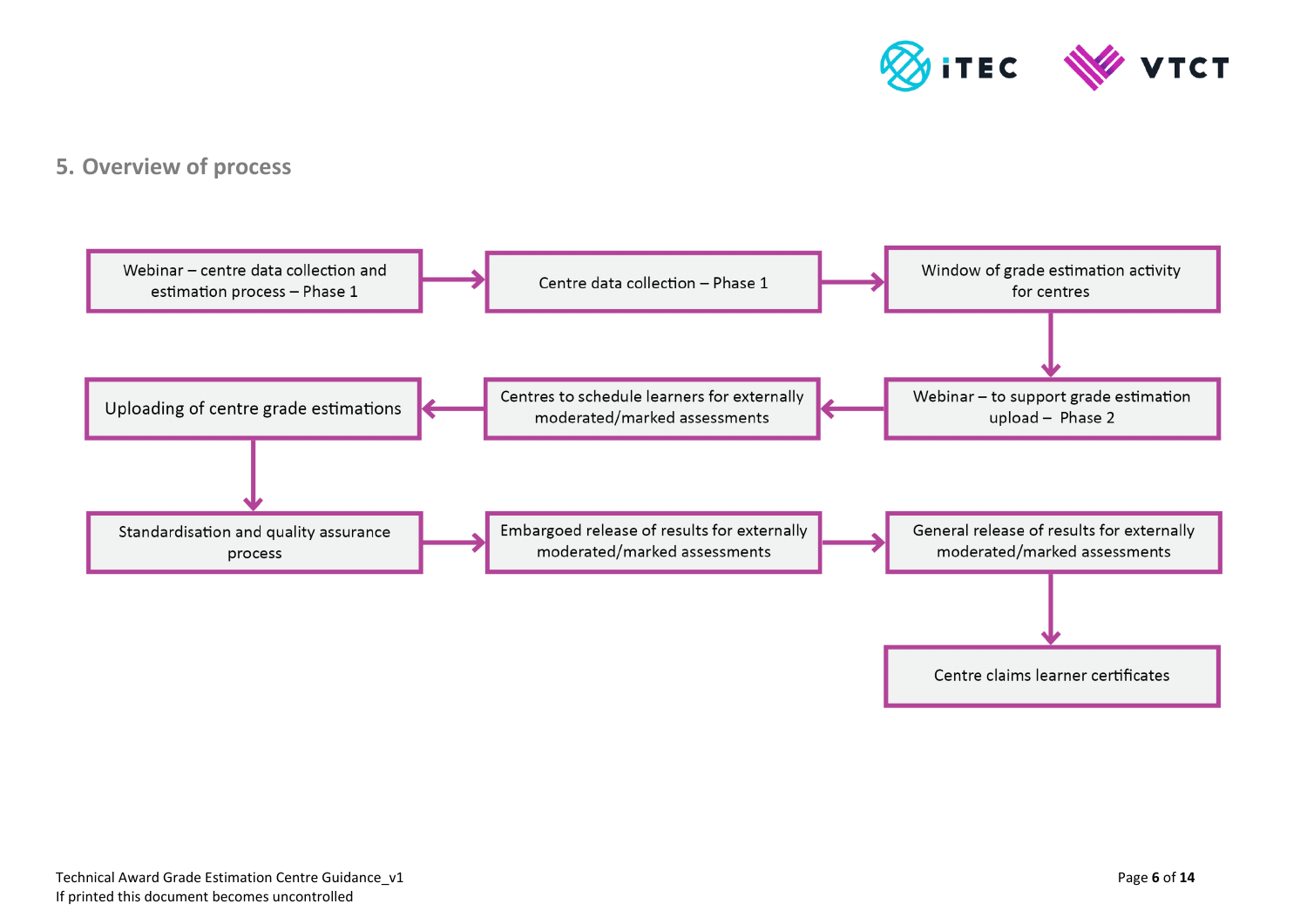



# <span id="page-6-0"></span>**6. Phase One – data collection of learner profiles**

The initial stage of the grade estimation process is a mandatory data collection that all centres delivering PTQs are required to complete. Centres will be required to categorise their registered learners, for each PTQ that they offer, into one of the following categories:

- Withdraw
- Estimate in-flight learners
- Estimate completing learners
- Delay
- Complete

The teacher/s delivering the qualification will be responsible for deciding on the correct mitigation process for each of their learners. This information will then need to be passed to the Exams Officer to enable them to process the data collection.

VTCT has published an additional guidance document to support centres in completing the data collection.

The deadline for submission for the mandatory data collection is 28th May.

### <span id="page-6-1"></span>**6.1. Learner profiles**

Centres will categorise their learners using the following principles:

#### **'Withdraw' category**

Centres go through a formal process to withdraw learners from their programme of study at centre level but this information may not have been passed to VTCT. If there are any learners on the pre-populated web form that have not been formally withdrawn with VTCT, they will need to be placed into the 'withdraw' category.

There may be some learners pre-populated on the web form from previous years who were not formally withdrawn from the qualification; in this instance centres will need to place these learners in the 'withdraw' category.

#### **'Estimate - In-flight learners' category**

In-flight learners refers to learners that are in year one of a two year programme, for example year 10 learners in their first year of the Technical Award who are not due to complete their qualification until 2021. VTCT has decided to adopt the same approach for in-flight learners as for completing learners, so as not to disadvantage the learners and to help to lessen the burden on learners and centres in the next year of study.

#### '**Estimate - Completing learners' category**

Completing learners refers to learners who are due to complete their qualification in Summer 2020. For example, this may be year 11 learners in the second year of the Technical Award who are due to complete the qualification in summer 2020.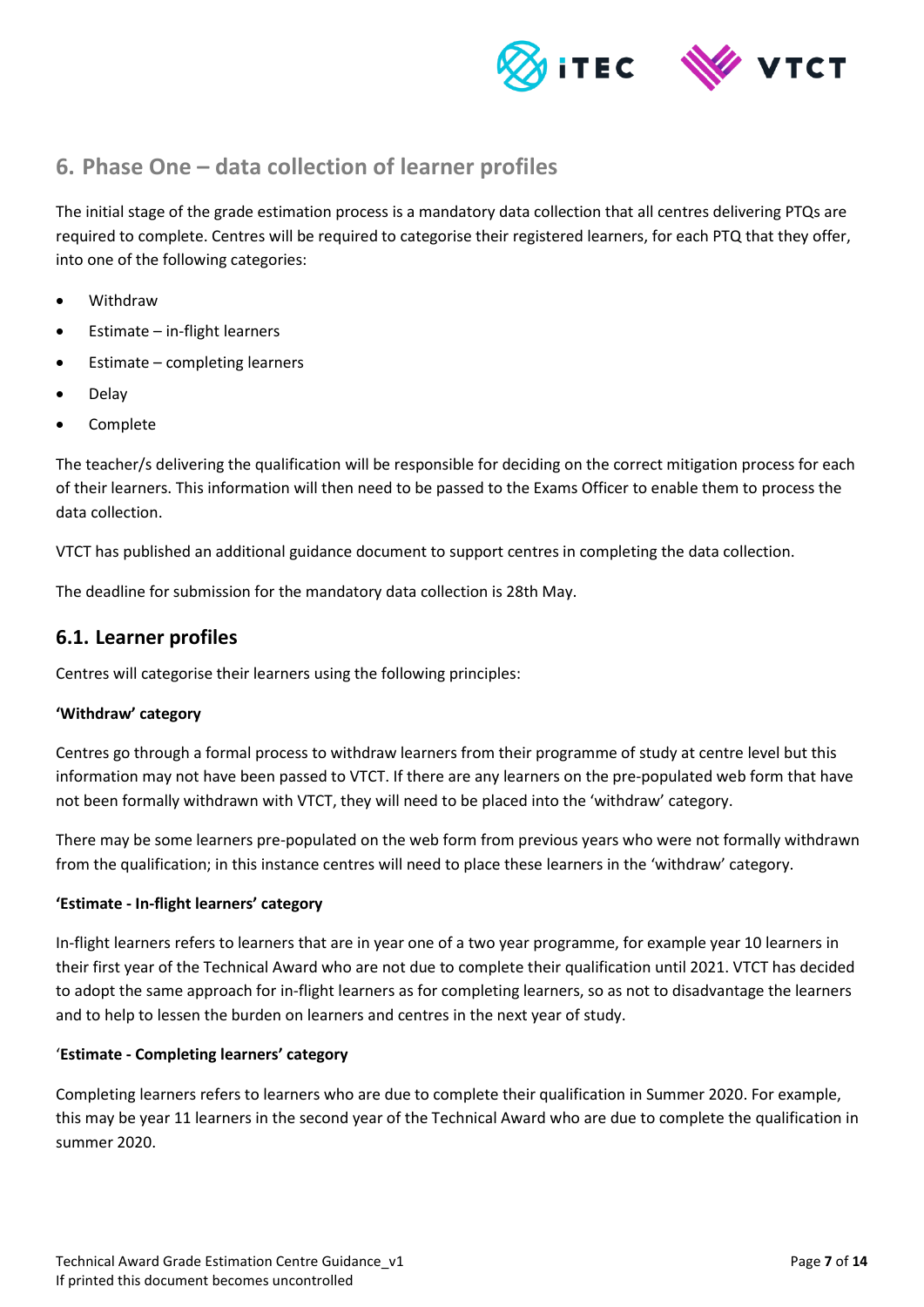

#### **'Delay' category**

Centres may choose to delay learners based on the principles of estimation and the minimum threshold requirements. Delayed learners would return to the centres to complete their qualification at a later date. Information on the principles of estimation and the minimum threshold requirements for grade estimation can be found within this centre guidance pack and the webinar slides published on the secure area of the VTCT website. VTCT has put in place contingency assessment windows to support delayed learners.

#### **'Complete' category**

There may be some learners who have completed all the components and requirements for a qualification and the centre is ready to claim their certificate. In this instance the learner can be placed into the 'Complete' category and the certificate can be claimed using the standard process.

## <span id="page-7-0"></span>**6.2. Resitting learners**

There may be some learners within the centre who were planning to resit assessments in summer 2020. In this instance centres can follow the same procedure for grade estimation. The learner would be placed into one of the 'Estimate' categories.

## <span id="page-7-1"></span>**6.3. Registration of additional learners**

Centres will be able to identify if they intend to register additional learners on the qualification. If there are learners within the centre who are not yet registered on the qualification, centres will need to action this as soon as possible to avoid further delays in this process.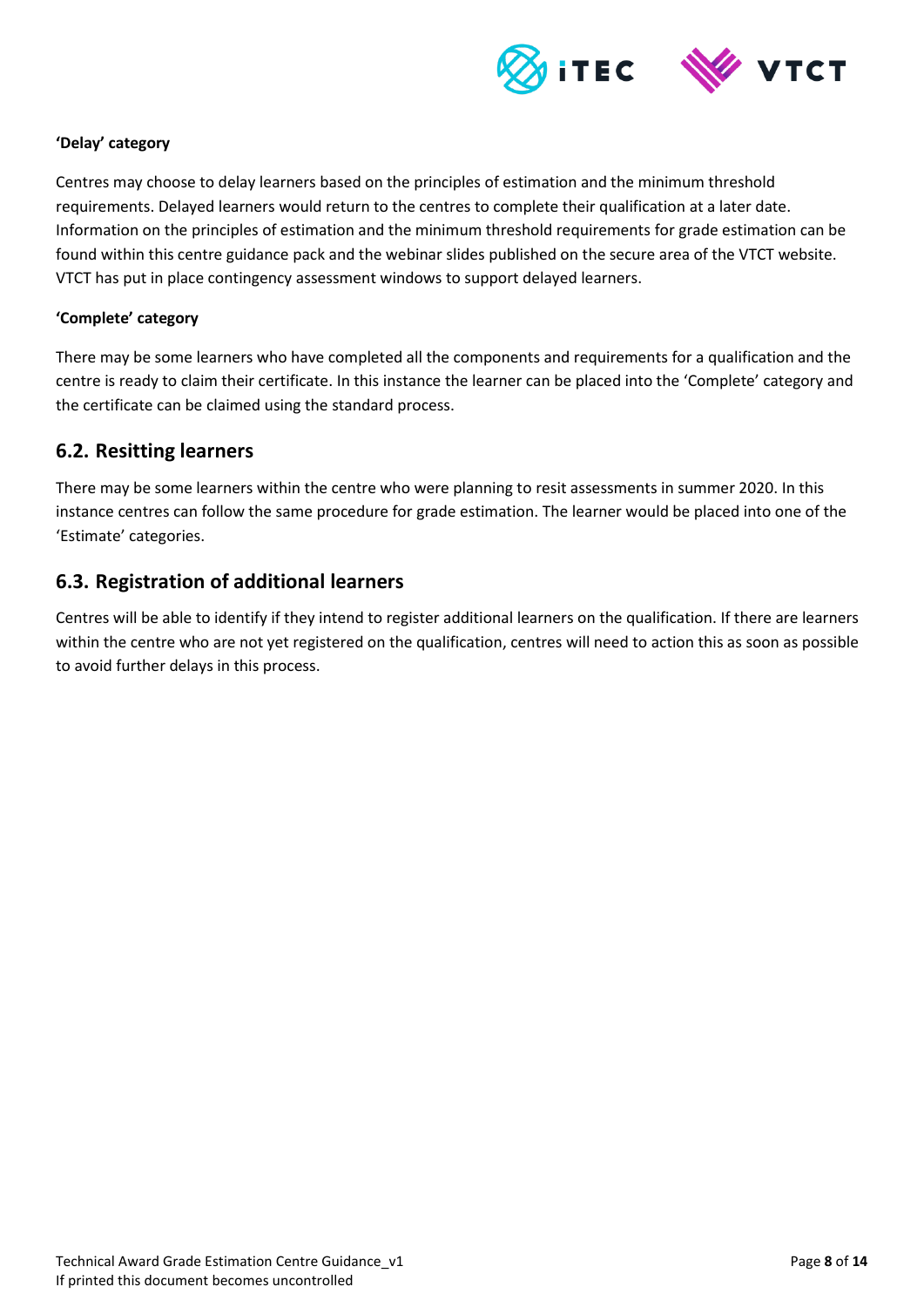

# <span id="page-8-0"></span>**7. Phase Two – grade estimation**

Once centres have categorised their learners, the process of estimating learner grades will commence. Estimated grades will need to be based on the principles of grade estimation and the minimum threshold requirements.

For the Technical Award, centres will be required to estimate grades for the assessment components that learners were due to complete in the Summer 2020 window. This may include one or more of the following components:

- External examination
- Assignments

## <span id="page-8-1"></span>**7.1. Principles for grade estimation**

Ofqual has recognised the complexity of the vocational and technical qualifications landscape, therefore VTCT will not be in a position to adopt a detailed and prescriptive approach to grade estimation. Instead, VTCT has established a flexible principles-based approach which delegates to centres the decision-making around grade estimations.

VTCT has set principles on which to base your centre grade estimations. These principles are listed in order of importance with number one being of the highest importance when estimating your learner grades.

The Principles for grade estimation for the Technical Award are as follows:

- 1. Basing estimation on most trusted sources of evidence
- 2. Maintain standards, as far as possible, within the same qualification in line with previous years
- 3. Maintain integrity of performance table qualifications
- 4. Learner has demonstrated commitment to the course and has had sufficient attendance
- 5. Learner has core knowledge that will support progression

## <span id="page-8-2"></span>**7.2. Minimum threshold of evidence**

Centres will be required to make professional judgements when ascertaining if a learner is eligible for the grade estimation process. Centres should consider the principles of grade estimation when making their decisions. This principle based approach will help to ensure that no learner has been unwittingly disadvantaged by a rigid estimation process. The principles are a framework for decision making and represent critically important requirements. Centre should give priority to meeting the principles in accordance with the order in which they are set out. Where there is a conflict between two or more principles, the centre must consider the principles in the order in which they are set out. VTCT recognise that centres may have to make difficult decisions and it is likely that some compromises will become unavoidable. Centres should be consistent in how they make these compromises.

## <span id="page-8-3"></span>**7.3. Banked assessment components**

A banked assessment component is an assessment that has been marked or moderated by VTCT. The banked component grade that the learner has been issued and quality checked by VTCT. For example, this may be a completed external examination paper or an assignment.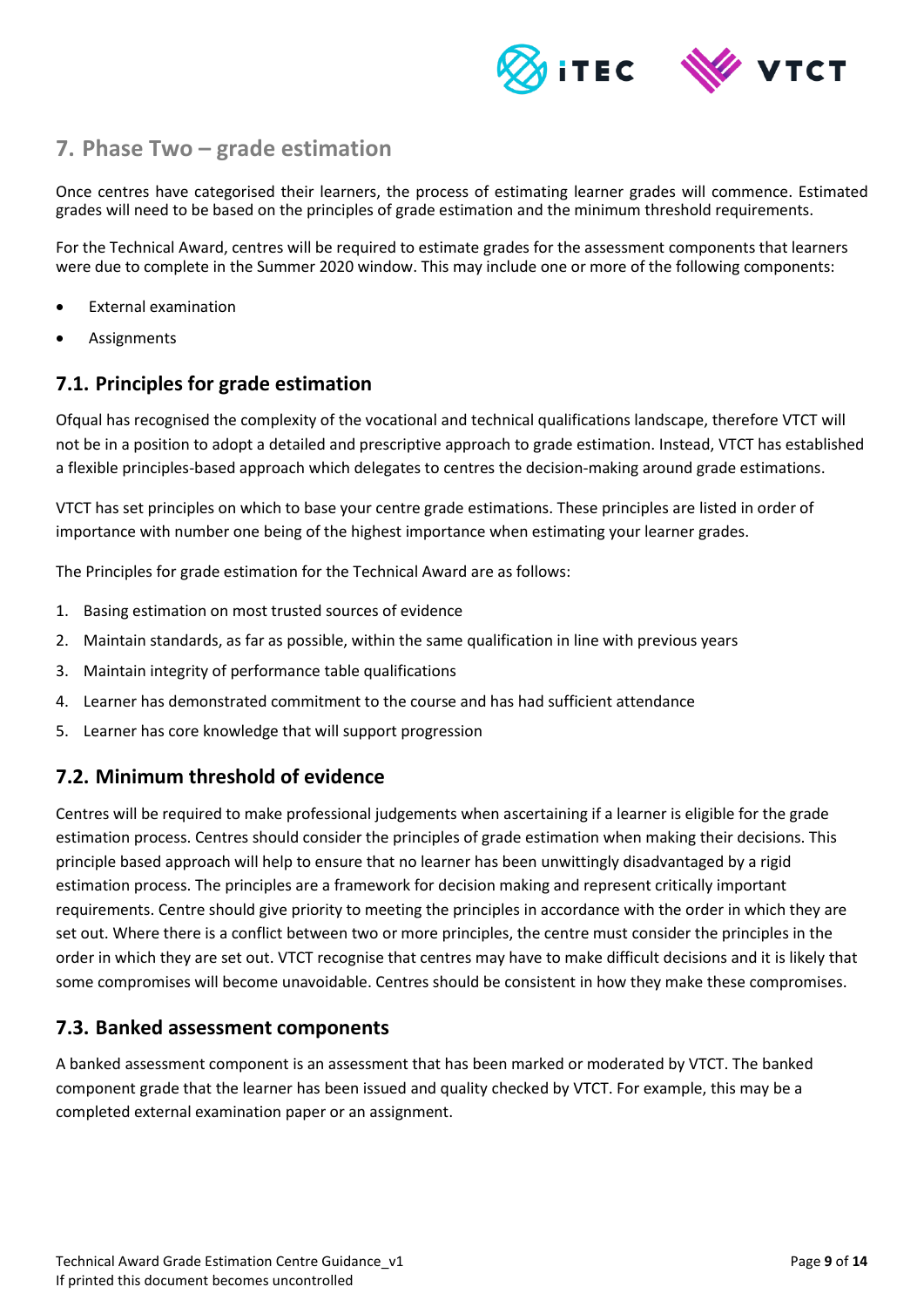

# <span id="page-9-0"></span>**7.4. Teacher judgement**

VTCT are asking schools and colleges to use their professional experience and integrity to make a fair and objective judgement of the grade they believe a learner would have achieved if they had sat their assessments this year. Centres are best placed to make these decisions due to the fact that the teachers know their learners and the progress they have made throughout the academic year. Estimations must be carried out by the teacher/s delivering the qualification to the learners. A rationale will be required to support the centre grade estimations.

## <span id="page-9-1"></span>**7.5. Reasonable adjustments**

Schools and colleges will judge the grade that these learners would most likely have achieved if they had been able to sit their assessments with the intended reasonable adjustment or access arrangement in place.

## <span id="page-9-2"></span>**7.6. Equalities and protected characteristics**

Judgements by centres regarding learners' estimated grades must be made in an unbiased, impartial and balanced way. Centres are to ensure that learners with protected characteristics are not systematically advantaged or disadvantaged by the grade estimation process. The grade profiles of learners with protected characteristics are to have increased internal quality assurance. VTCT may request evidence from centres to ensure the process has been fair to all learners.

## <span id="page-9-3"></span>**7.7. Trusted sources of evidence**

VTCT has listed the trusted sources of evidence for the Technical Award that centres may use to support their grade estimation decisions. The sources of evidence have been listed in order of trust, and as discussed in the principles of grade estimation, centres must maximise the use of the most trusted sources.

#### **Theory examination and assignment units**

- Banked assessment components
- Historic achievement data for previous cohorts
- Learners' performance on internally assessed assignments (complete awaiting AO moderation or partially complete)
- Learners' performance on completed mock papers and past papers
- Learners' performance on internally set/assessed work books
- Learner profile (attendance, reasonable adjustments, progress reviews, etc.)

## <span id="page-9-4"></span>**7.8. Rank order**

VTCT is also asking schools and colleges to provide a rank order of learners within each grade for the estimated assessment component. This is because the statistical standardisation process conducted by VTCT will need more granular information than the grade alone.

For example, if a centre has 15 learners on the qualification for whom the centre has given an estimated assessment grade of Merit, the centre should then rank them from 1 to 15, where 1 is the most secure in the grade and 15 being the least secure. It is important to note that tied ranks, that is, giving two learners position 1, will not be allowed.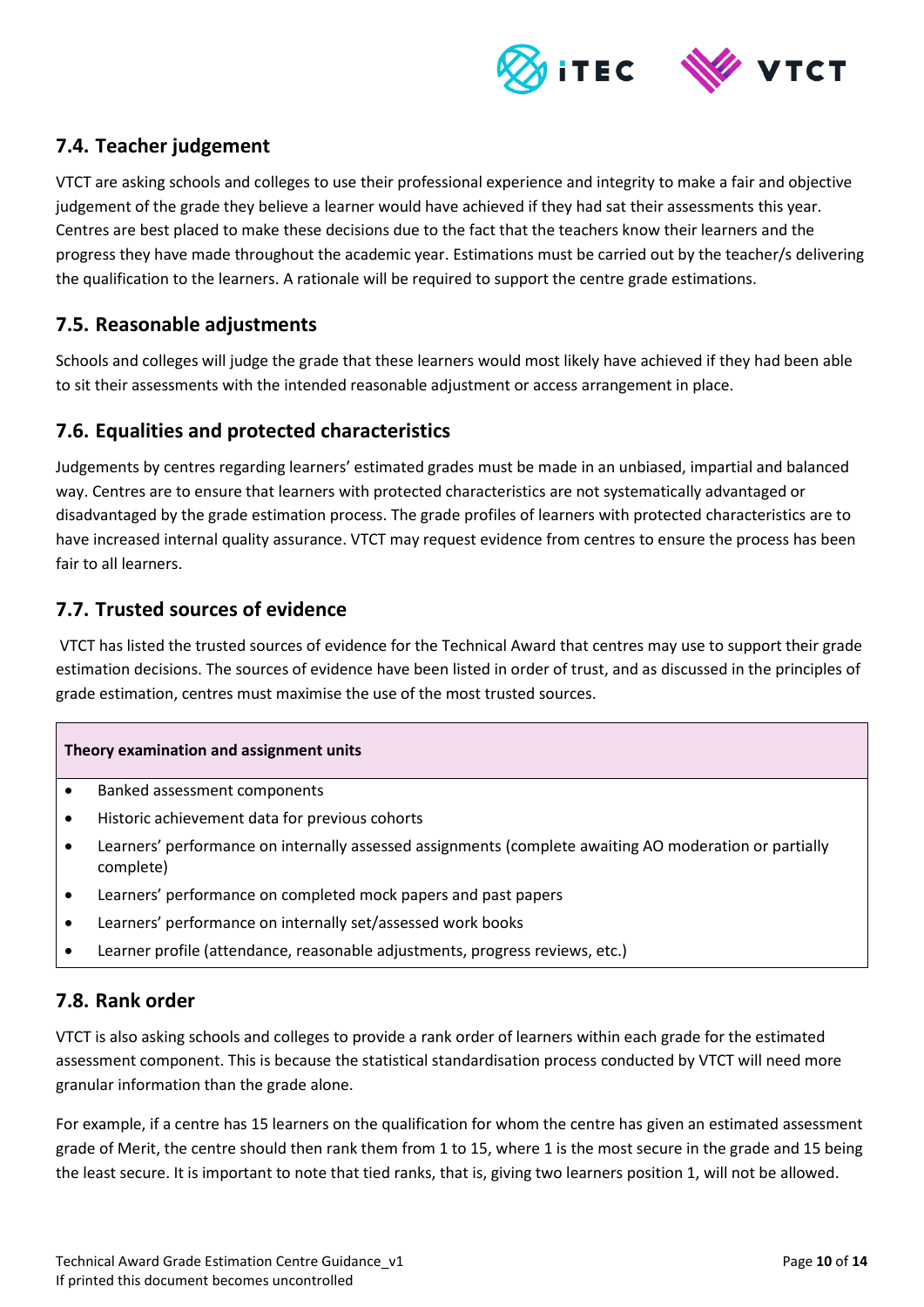

# <span id="page-10-0"></span>**7.9. Centre declaration**

Each set of centre assessment grades for a subject must be signed off by key members of staff involved in the estimation process. This may include the teacher delivering the qualification and the internal quality assurer. Where a staff member might have a personal interest in a learner (for example as a relative), Heads of Centre should make sure that additional controls are put in place, as appropriate. The Head of Centre will be required to confirm that the estimated assessment grades and the rank order of learners are a true representation of learner performance. In reviewing these estimated assessment grades, the Head of Centre should consider how the distribution of estimated assessment grades compares with grades achieved by the centre in previous years.

VTCT will provide centres with a declaration document to complete when the estimated assessment grades are uploaded to VTCT.

## <span id="page-10-1"></span>**7.10. Sharing data with learners, parents and carers**

Learners, parents and carers will want to know that the process of generating estimated assessment grades is rigorous, objective and fair. Centres must not, under any circumstances, share the centre assessment grades nor the rank order of learners with learners, or their parents/carers or any other individuals outside the centre, before final results have been issued.

Data subjects (learners) are able to request their personal data under Article 15 of the General Data Protection Regulation. However, in respect of personal data such as marks or other information processed by a Data Controller for the purposes of determining results, an exemption from disclosure exists under paragraph 25(2) of the Data Protection Act. This allows Data Controllers (in this case centres) to delay disclosure of such information until after results have been issued.

This is to protect the integrity of teachers' judgements, and to avoid teachers, heads of department, senior leaders or Heads of Centre being put under pressure by learners and parents to submit a grade that is not supported by the evidence. Since the final grades for some or all learners in a centre could be different from those submitted, it also helps to manage learners' expectations.

# <span id="page-10-2"></span>**8. Phase Two – submitting data to VTCT**

Once centres have completed the grade estimation process, centres will need to submit their estimated grades to VTCT. Centres will need to submit grades for all the individual assessment components that have been estimated for their learners. Centres will not be required to estimate the overall qualification grade.

VTCT will release further guidance to support centres in uploading their learners estimated grades. Centres should not try to submit any estimated grades until VTCT has issued specific instructions for this process.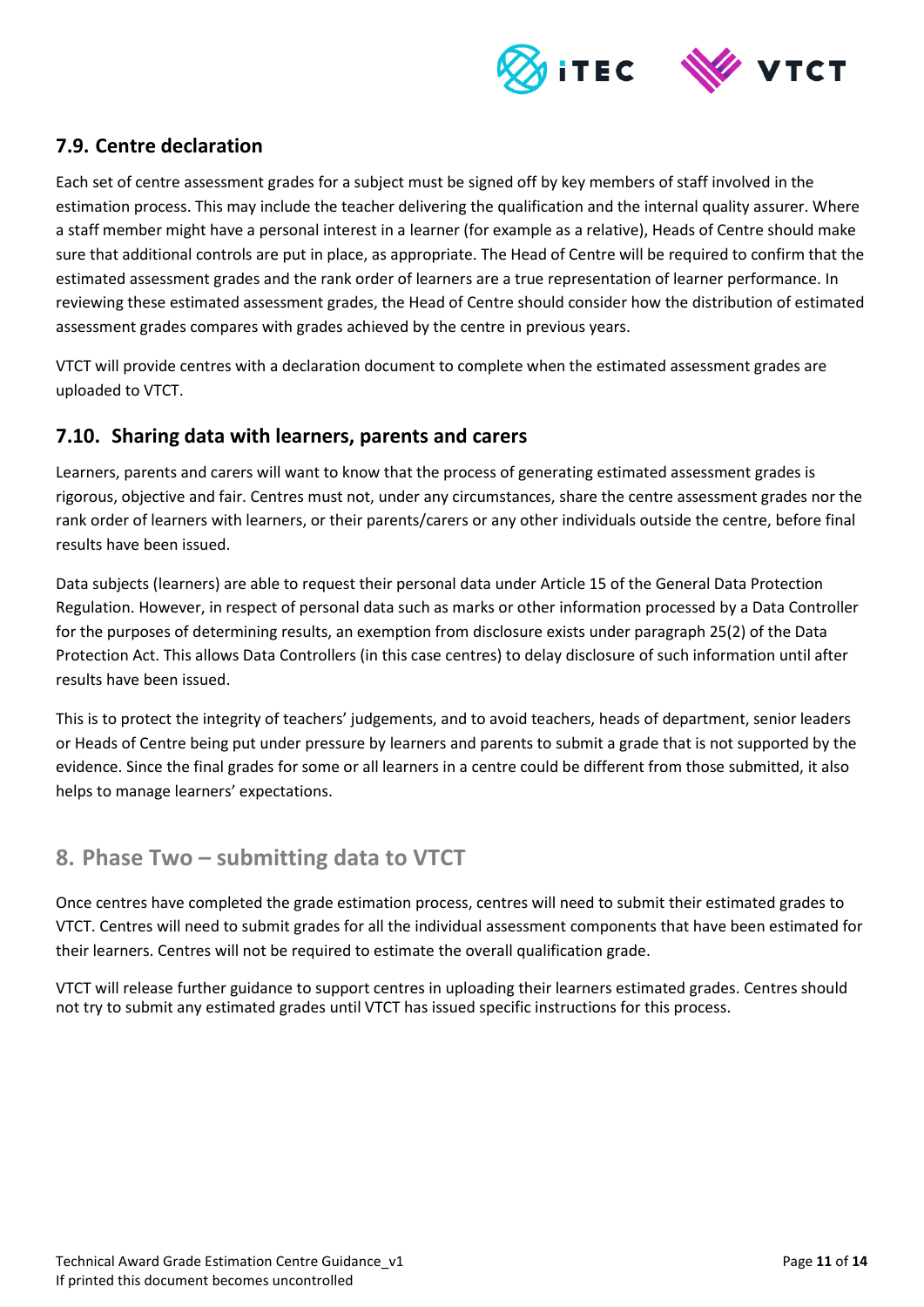

# <span id="page-11-0"></span>**9. Standardisation and Quality Assurance**

Centres will be required to demonstrate a robust internal quality assurance process to support the estimated grades. Centre internal quality assurance activity and VTCT's standardisation and quality assurance activity will be based on risk. VTCT will provide additional documentation for centres to record their internal quality assurance activity.

Some centres may experience more intense scrutiny as part of VTCT's quality assurance process, for example centres in their first year of delivery of a performance table qualification.

## <span id="page-11-1"></span>**9.1. Requirement for extra evidence**

VTCT may make contact with centres during the standardisation and quality assurance process if evidence to support the centre grade estimations is required. This may be applicable if there is either an increase or decrease in the centre grade profile for an assessment component or overall qualification grade.

## <span id="page-11-2"></span>**9.2. Analysis of data**

VTCT will review and analyse assessment component data submitted for each centre and the overall cohort qualification grade profile. VTCT will be analysing and interrogating unusual patterns within the data and variations from what VTCT has typically seen in previous assessment series.

VTCT will review this data against the following:

- Historic centre achievement for unit/s and qualification
- Historic VTCT held cohort achievement for unit/s and qualification
- Volume of entries for summer assessment series compared to historic data
- <span id="page-11-3"></span>Volume of entries for internally assessed components compared to historic data

# **10. Issuing of results and certificate claims**

VTCT will be releasing the results for learners in line with the published dates in the 'Key Dates' document. Centres will claim learner certificates following the standard process for the qualification. VTCT encourages our centre to submit certificate claims promptly.

# <span id="page-11-4"></span>**11. Appeals**

Learners who feel that their grades from the summer do not reflect their ability will have the opportunity to retake their assessments in the autumn series or in summer 2021. If they choose to do this, both grades will stand. VTCT's 'Enquiries and appeals policy and procedures' document is our standard policy for enquiries about results and appeals against assessment decisions. In addition, there will be a special appeals process for learners once estimated results have been released by VTCT.

Ofqual's 'Exceptional Regulatory Framework' sets out a learners' right to appeal if the relevant process was not followed correctly by the awarding organisation. Learners will not be able to appeal against teacher judgements.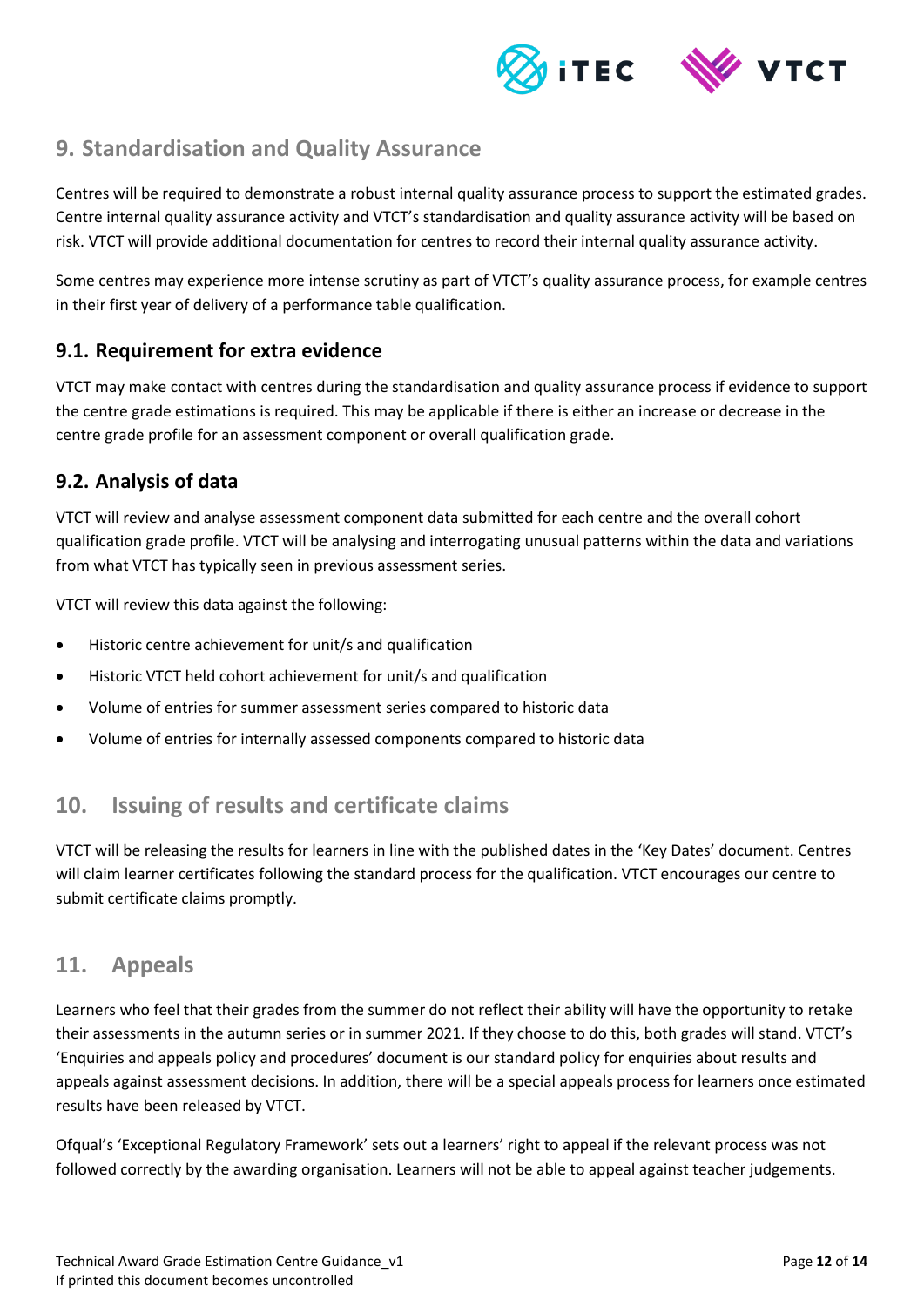

# <span id="page-12-0"></span>**12. Contingency windows**

VTCT has contingency assessment windows planned for autumn to support completion of delayed learners or for learners who wish to retake an assessment component. Please see the 'Key Dates' document on the qualifications page of the website for the most up to date information.

# <span id="page-12-1"></span>**13. Further advice and guidance**

The following resources will be made available to support centres through the grade estimation process:

- Instructions for completing the Phase One Data Collection for learner profiles
- A further webinar to support centres in scheduling learners and submitting estimated grades to VTCT will take place w/c 1st June
- All webinars will be uploaded to the VTCT website (centre log-in required)
- FAQs following the webinar will be published with the webinar slides
- For further enquiries please contact [customersupport@vtct.org.uk](mailto:customersupport@vtct.org.uk)